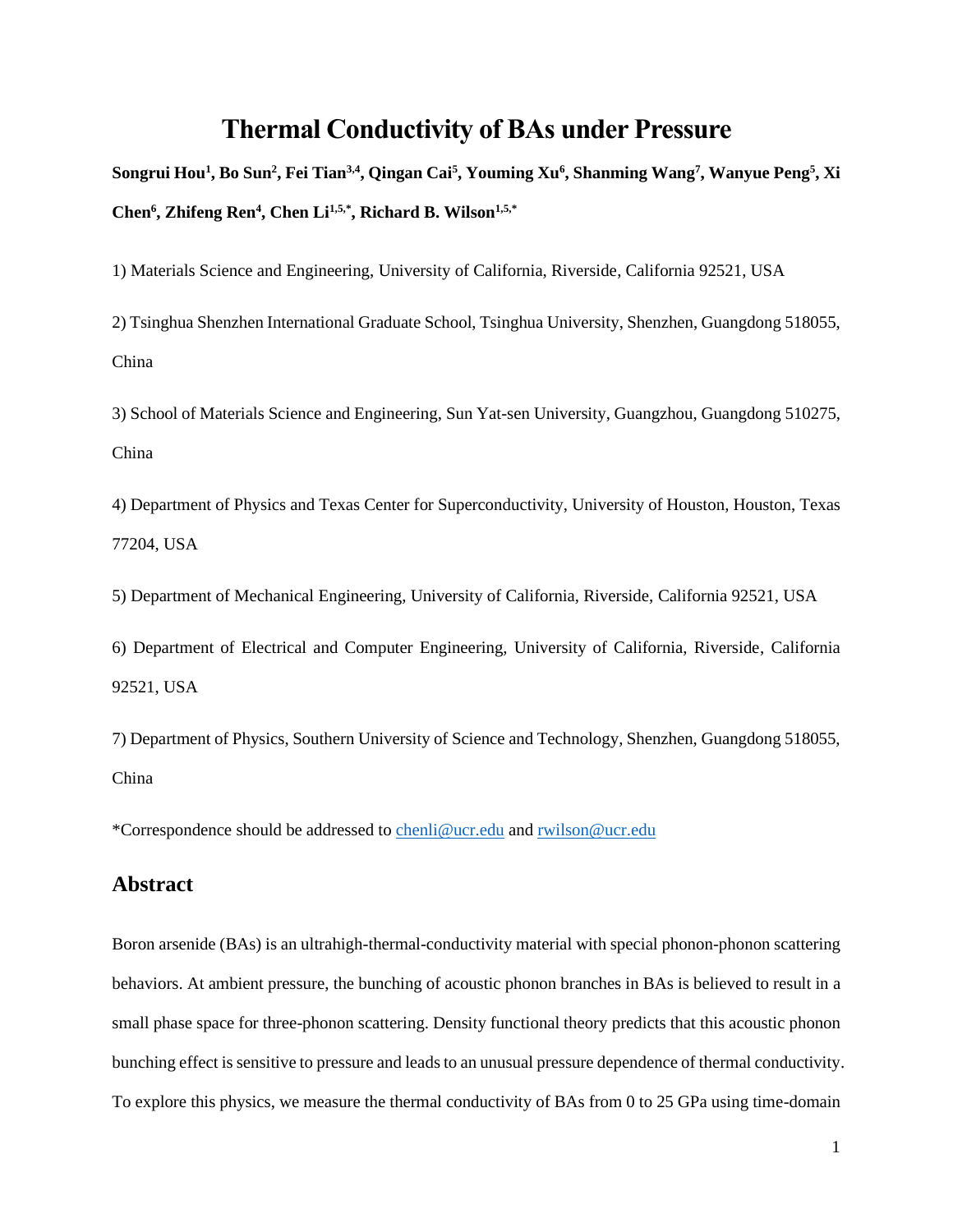thermoreflectance in a diamond anvil cell. We characterized two BAs samples with ambient thermal conductivities of 350 and 480 W  $m^{-1} K^{-1}$ . Our experiments show that the thermal conductivity of both samples depends weakly on pressure from 0 to 25 GPa. We attribute the weak pressure dependence of the thermal conductivity of BAs to the weak pressure dependence of total phonon-phonon scattering rates. Our experimental results are consistent with DFT predictions that three-phonon scattering rates increase from 0 to 25 GPa, while four-phonon scattering rates decrease.

# **Introduction**

High-thermal-conductivity materials are desirable for thermal management applications. Power electronic devices operate at power densities higher than  $100 \text{ W/cm}^2$ , roughly three orders of magnitude larger than the irradiance of the  $Sun^{1,2}$ . Discovery and integration of high thermal conductivity materials into electronics offer a route for increasing performance. However, discovery of such materials requires a detailed understanding of what properties lead to high thermal conductivity.

In the 1970s, Slack came up with four rules for finding non-metallic crystals with high thermal conductivity. These rules are: 1) low average atomic mass, 2) strong interatomic bonding, 3) simple crystal structure, and 4) low anharmonicity<sup>3</sup>. In 2013, Lindsay *et al.* used density functional theory (DFT) predictions to study the effects of atypical phonon dispersion and expanded Slack's rules<sup>4,5</sup>. Phonon dispersion can have significant effects on three-phonon scattering rates by selection rules<sup>6</sup>. A large frequency gap between acoustic and optic phonon branches (a-o gap) reduces the phase space for three-phonon scattering processes involving two acoustic phonons and one optic phonon *(aao processes*). A large a-o gap exists in materials made up of heavy and light atoms, *e.g*., boron and arsenic. Additionally, bunching of acoustic phonon branches also increases the thermal conductivity of a material. Acoustic phonon bunching happens when longitudinal and transverse phonons have similar frequencies across a significant volume of the Brillouin zone. The similar frequencies cause weak three-phonon scattering between longitudinal and transverse acoustic modes (*aaa processes*). A small phonon scattering phase space leads to a high thermal conductivity.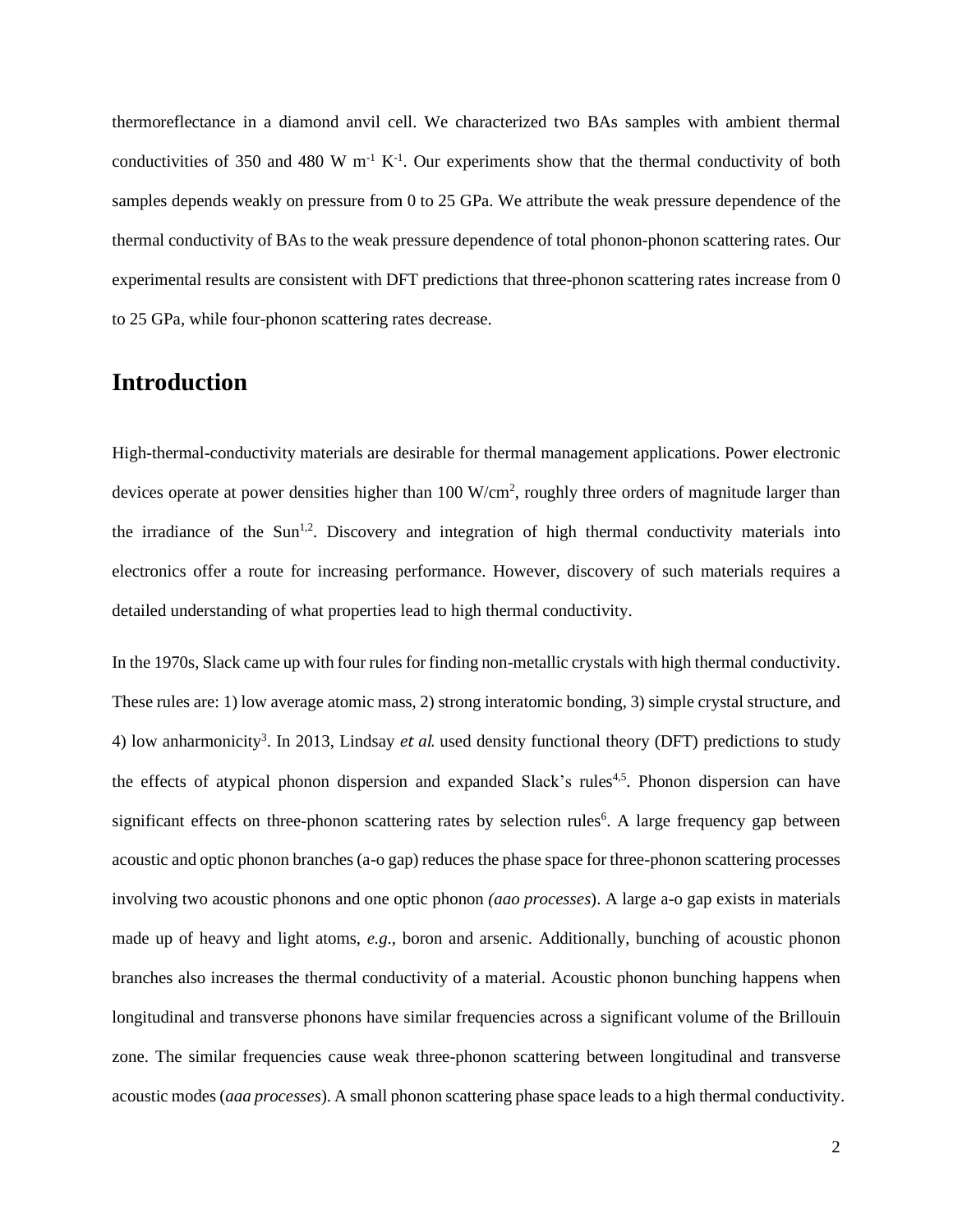In BAs, the effect of an atypical phonon dispersion on thermal conductivity, Λ, is enormous. Simple models based on Slack's rules predict BAs has a  $\sim$  200 W m<sup>-1</sup> K<sup>-1</sup> thermal conductivity<sup>3</sup>. However, for high quality samples, experimentalists report room-temperature thermal conductivities of  $\sim$ 1000 W m<sup>-1</sup> K<sup>-1 7-9</sup>. Such high thermal conductivity values are consistent with DFT predictions $7-10$ .

Another way that BAs is an unusual thermal conductor is the importance of four-phonon scattering processes. In most crystals, four-phonon scattering events do not have an observable effect on thermal transport $10,11$ . However, DFT predictions suggest that three- and four-phonon scattering rates are comparable in BAs<sup>10</sup>. The temperature dependence of BAs's thermal conductivity also suggests fourphonon scattering processes are important<sup> $7-9$ </sup>. When a material's thermal conductivity is limited by threephonon scattering rates, the thermal conductivity is proportional to 1/T in the high temperature limit<sup>12</sup>. However, between ~150 and 600 K, Λ of BAs shows a temperature dependence stronger than 1/T , in agreement with DFT calculations that include effects of four-phonon scattering<sup> $7-9$ </sup>.

The pressure dependence of BAs thermal conductivity offers the opportunity to experimentally explore the relationship between acoustic bunching, three- and four-phonon scattering, and thermal transport. DFT calculations predict that frequencies of longitudinal and transverse acoustic phonon branches separate with increasing pressure. In other words, pressurization on BAs reduces acoustic bunching (Fig. 1) and makes BAs's vibrational properties more like a typical crystal, *e.g*., Si. As a result, DFT predicts three-phonon scattering rates increase with pressure, which leads to a rapidly decreasing thermal conductivity $13-15$ . On the other hand, DFT calculations predict that four-phonon scattering rates decrease upon pressurization<sup>14</sup>. With both 3-phonon and 4-phonon scattering rates accounted, DFT predicts total phonon-phonon scattering rates depend weakly on pressure for  $P < 20$  GPa<sup>14</sup>. Then, as pressure increases above 20 GPa, DFT predicts the thermal conductivity gradually decreases $14$ .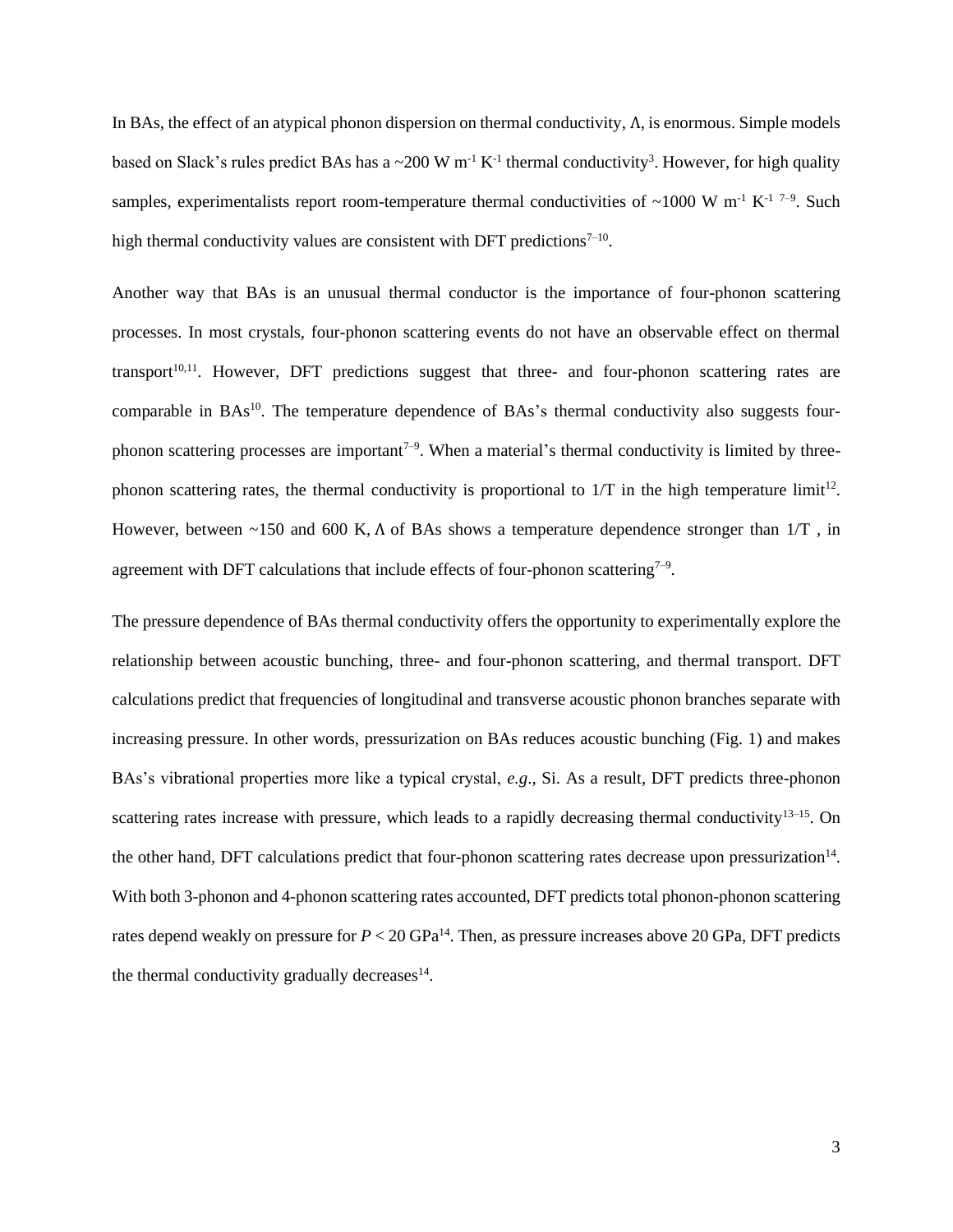

Fig. 1. Approximate phonon dispersion relations of BAs at 0 and 25 GPa.  $q_D$  is the Debye wave vector. Stiffening of the longitudinal acoustic phonon branch with increasing pressure reduces acoustic bunching. The dispersion relations of Si from  $\Gamma$  to X at 0 GPa are included as red curves<sup>16</sup>. Pressurization makes acoustic modes of BAs more like Si.

The aim of our experimental study is to use pressure to investigate phonon scattering mechanisms in BAs. We perform time-domain thermoreflectance (TDTR) measurements of BAs in a diamond anvil cell (DAC). TDTR is a well-established tool for measuring thermal conductivity<sup>17</sup>. Diamond anvil cells can generate pressures on the scale of GPa. We report the thermal conductivity as a function of pressure for two BAs samples with ambient thermal conductivities of  $350 \pm 40$  and  $480 \pm 40$  W m<sup>-1</sup> K<sup>-1</sup>. We also measure the thermal conductivity of an MgO single crystal as a control experiment. The thermal conductivity of both BAs samples depends weakly on pressure between 0 and 25 GPa. Alternatively, for MgO, we observe a monotonically increasing thermal conductivity with increasing pressure.

A pressure independent thermal conductivity between 0 and 25 GPa is atypical behavior for nonmetallic materials. Simple models for phonon thermal conductivity predict a monotonic increase in thermal conductivity with increasing pressure<sup>3</sup>. At high pressures, usually, atomic bonds stiffen and phonon frequencies increase. Both effects favor a higher thermal conductivity. Furthermore, three-phonon scattering rates are governed by phonon anharmonicity. Anharmonicity typically decreases with increasing pressure. This is evidenced by the fact that most material's Grüneisen parameter decrease upon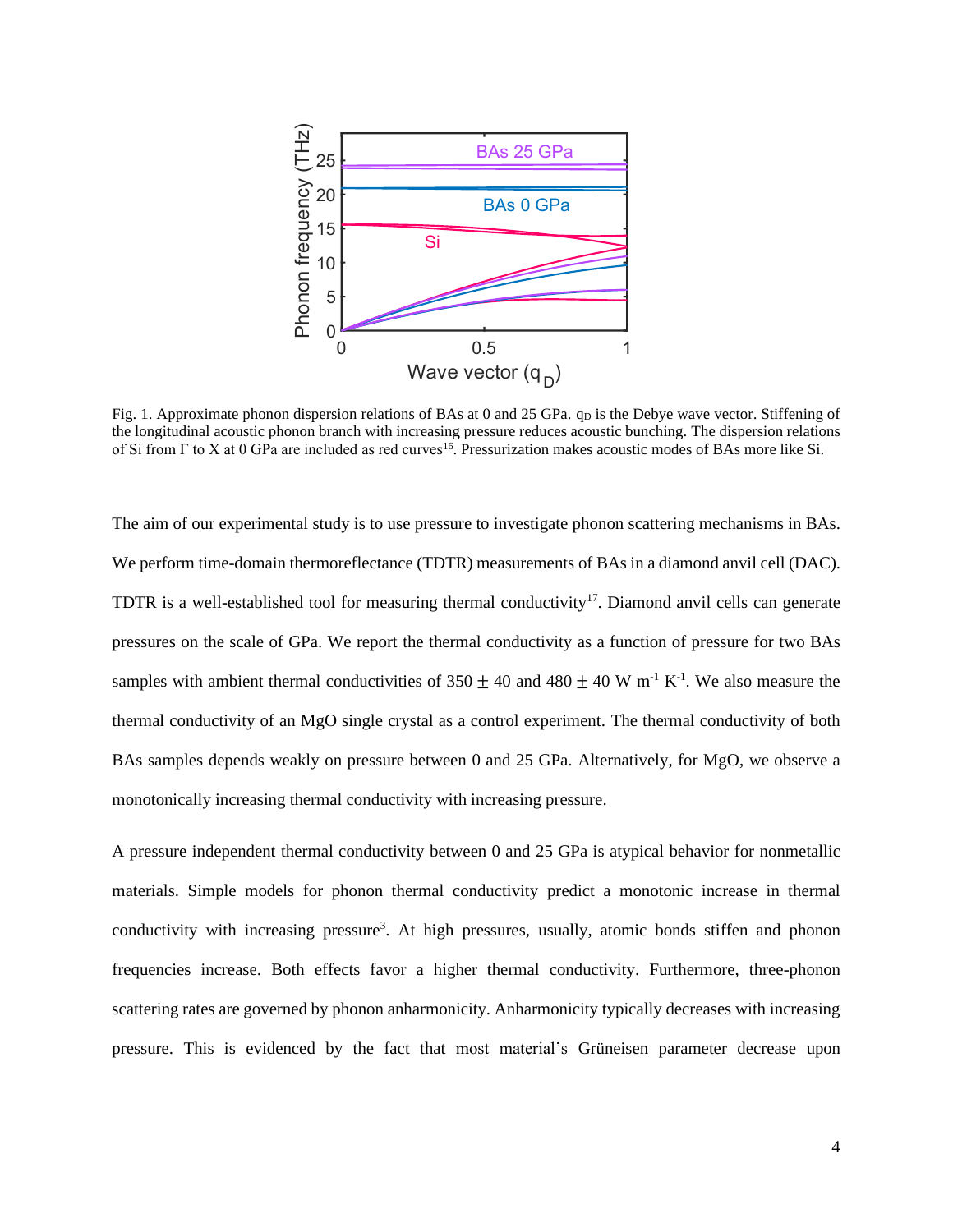compression<sup>18</sup>. Therefore, in most nonmetallic materials, three-phonon scattering rates are expected to decrease with increasing pressure, which favors a larger thermal conductivity at a higher pressure.

To better understand the atypical pressure dependence of BAs's Λ, we use a relaxation time approximation (RTA) model to analyze our experimental results. The RTA model examines how pressure induced changes in phonon group velocities, phonon-phonon scattering, and defect scattering affect Λ vs. *P*. Our RTA analysis suggests the weak pressure dependence of Λ on *P* is because total phonon-phonon scattering rates are pressure independent*.* Therefore, we conclude that our experiments are consistent with DFT predictions for how acoustic bunching, three-phonon scattering, and four-phonon scattering govern Λ vs. P in BAs<sup>14</sup>.



Fig. 2. (a) A schematic of the DAC assisted TDTR measurement. The pump and probe beams transmit through the diamond and silicone oil, and are focused onto the sample surface. (b) Image of a BAs sample (Sample B) coated with Al inside a DAC. We also load ruby spheres. The fluorescence spectrum of ruby allows measurement of the pressure in the DAC. We use a stainless-steel gasket and silicone-oil pressure medium. (c) An example of Brillouin oscillations from the silicone oil in our experimental signal. The frequency of the Brillouin oscillation provides a sensitive measure of local pressure at the sample. (d) TDTR data of sample A at 0 and 12.4 GPa. The dots and lines are the experimental results and the predictions by the heat diffusion model, respectively.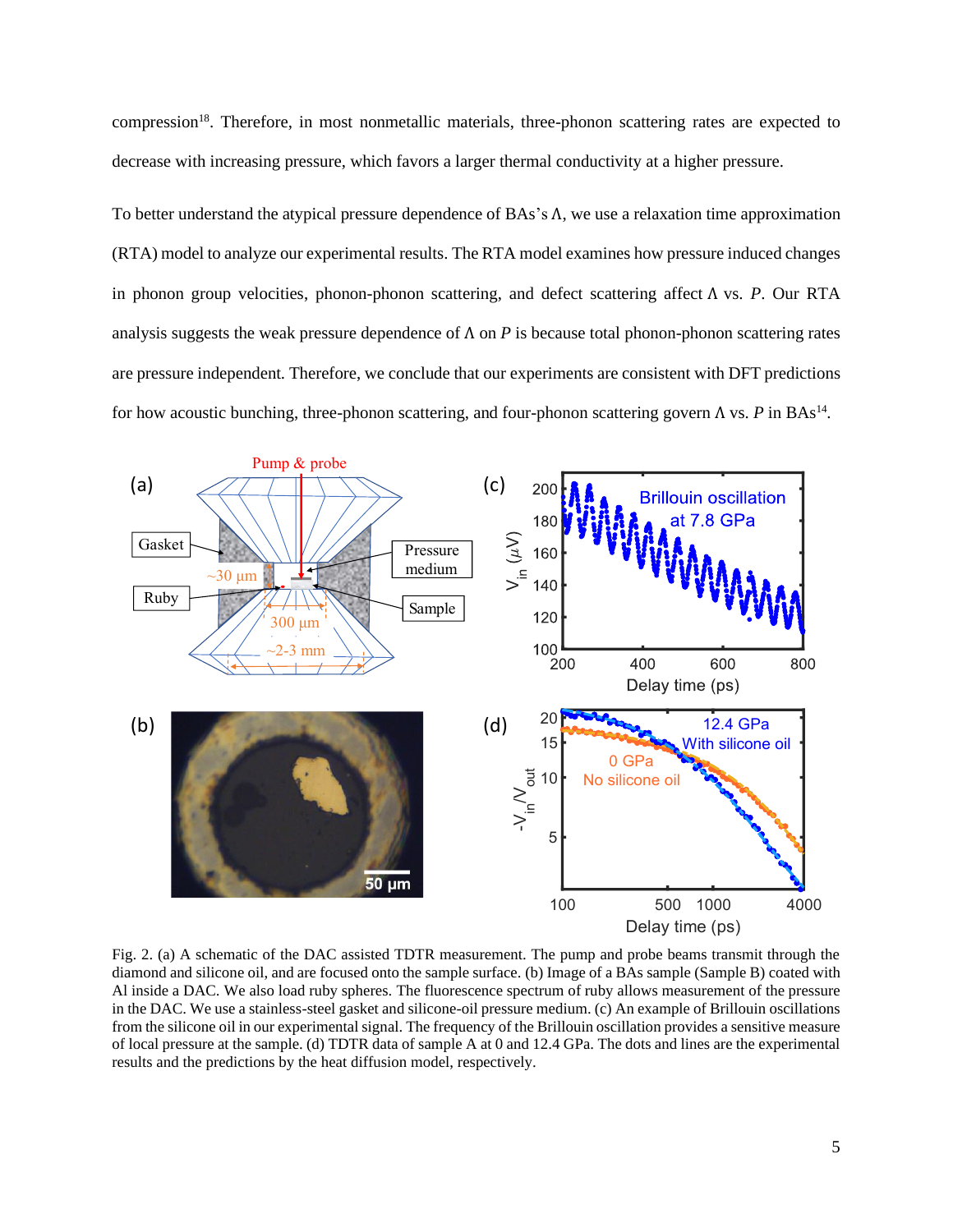### **Results**

In Fig. 3, we show the thermal conductivity vs. pressure of the two BAs samples. As described in Methods, we performed multiple TDTR measurements at various locations on the BAs samples at each pressure. The thermal conductivity reported in Fig. 3 is the average value from all measurements for a given sample and pressure. The error bars in Fig. 3 denote the standard deviation in thermal conductivity observed between measurements. We show the thermal conductivity vs. pressure for each measured spot in Supplementary Fig. S6 and S7.

For both samples, we observe that the thermal conductivity has a weak pressure dependence. At nearly all pressures, we observe a thermal conductivity variation within 10% of the value we observe at 0 GPa. We show raw data and thermal model fits at a variety of pressures in Supplementary Fig. S9.

In both samples, we observed Λ values that deviate from the overall trend between 4 and 6 GPa. We are not certain what the origin of this off-trend behavior is. However, the off-trend behavior may be related to the significant changes in Al's optical properties at 1.58 eV across this pressure range. The optical properties of Al near 1.5 eV are strongly affected by absorption due to interband transitions<sup>19</sup>. Upon pressurization, the interband transition energy threshold increases, which causes the thermoreflectance at 1.58 eV crossing through zero and changing  $sign^{20}$ . We observe significant changes in the amplitude of thermoreflectance and picosecond acoustic signals in our data in this pressure range. We also observe the Al thermoreflectance flips its sign at  $~6$  GPa.

The standard deviation in  $\Lambda$  we observe across multiple locations is ~10-15% at most pressures. At some pressures, standard deviation is larger, *e.g.*, >20%. We are not certain about why variance increased in these measurements, but believe it is related to the quality of the sample surface. Variance with laser position on the sample is smaller in Sample B than Sample A [see Supplementary Fig. S6 and S7]. For Sample B, we coated the sample with Al after polishing to reduce thickness. This modification in sample preparation procedure improved surface quality. Another possibility is all measurements on Sample B are localized to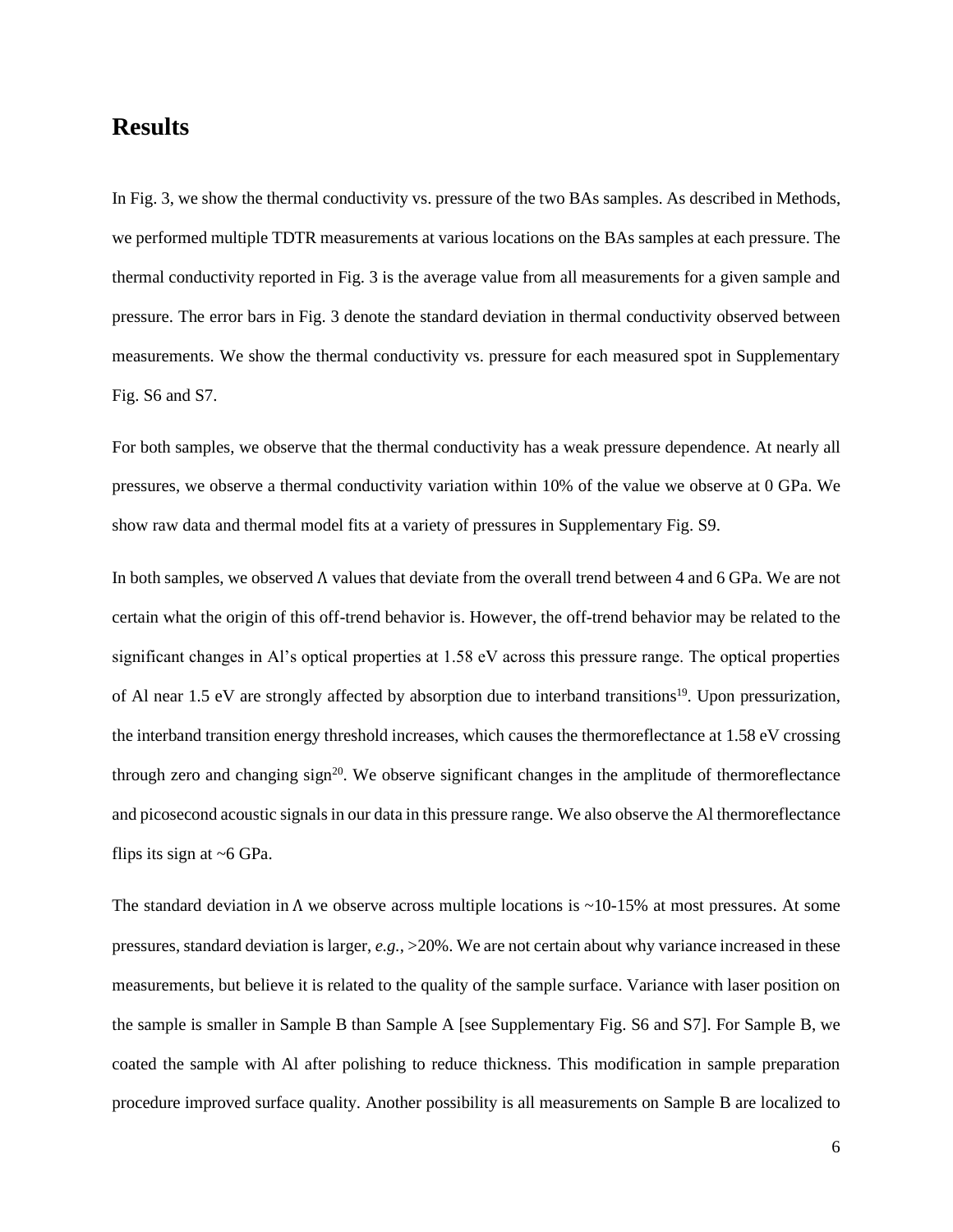a smaller region than on Sample A (see Supplementary Fig. S1). We note that, regardless of whether the pressures with large error bars are included or excluded from the data set for Λ vs. *P*, overall trends are unaffected.

The weak pressure dependence we observe in BAs is in stark contrast with our observations for MgO, see Fig. 4. For MgO, we observe an increase in the thermal conductivity by  $\sim$ 2 $\times$  upon compression to 20 GPa. Our results on MgO agree with prior reports<sup>21</sup>.



Fig. 3. (a) Pressure dependent thermal conductivities of BAs Sample A and B. Open and filled circles are compression data while triangles are decompression data. (b) Model predictions for the thermal conductivity of BAs. The blue curve is the DFT prediction from Ref. 14. The red line represents the Leibfried-Schlömann equation prediction. The purple and yellow lines are relaxation time approximation model predictions. The RTA model considers the effect of phonon-phonon scattering and phonon-defect scattering. We assume the pressure dependence of the phonon-phonon scattering rate is governed by a scattering amplitude, A. For the purple line, we assume  $A \propto$  $\gamma^2$  under pressures where  $\gamma$  is the Grüneisen parameter. For the yellow line, we assume a pressure independent A.



<span id="page-6-0"></span>Fig. 4. Pressure dependent thermal conductivities of MgO. Blue dots and triangles are data collected during compression and decompression, respectively. For MgO, we measured only a single location at each pressure. The error bars here represent the ~10% uncertainty in thermal conductivity that arises from uncertainty in thermal model parameters. Red circles and the orange dashed line are the experimental data and prediction of the Leibfried-Schlömann equation, both from Ref. 21.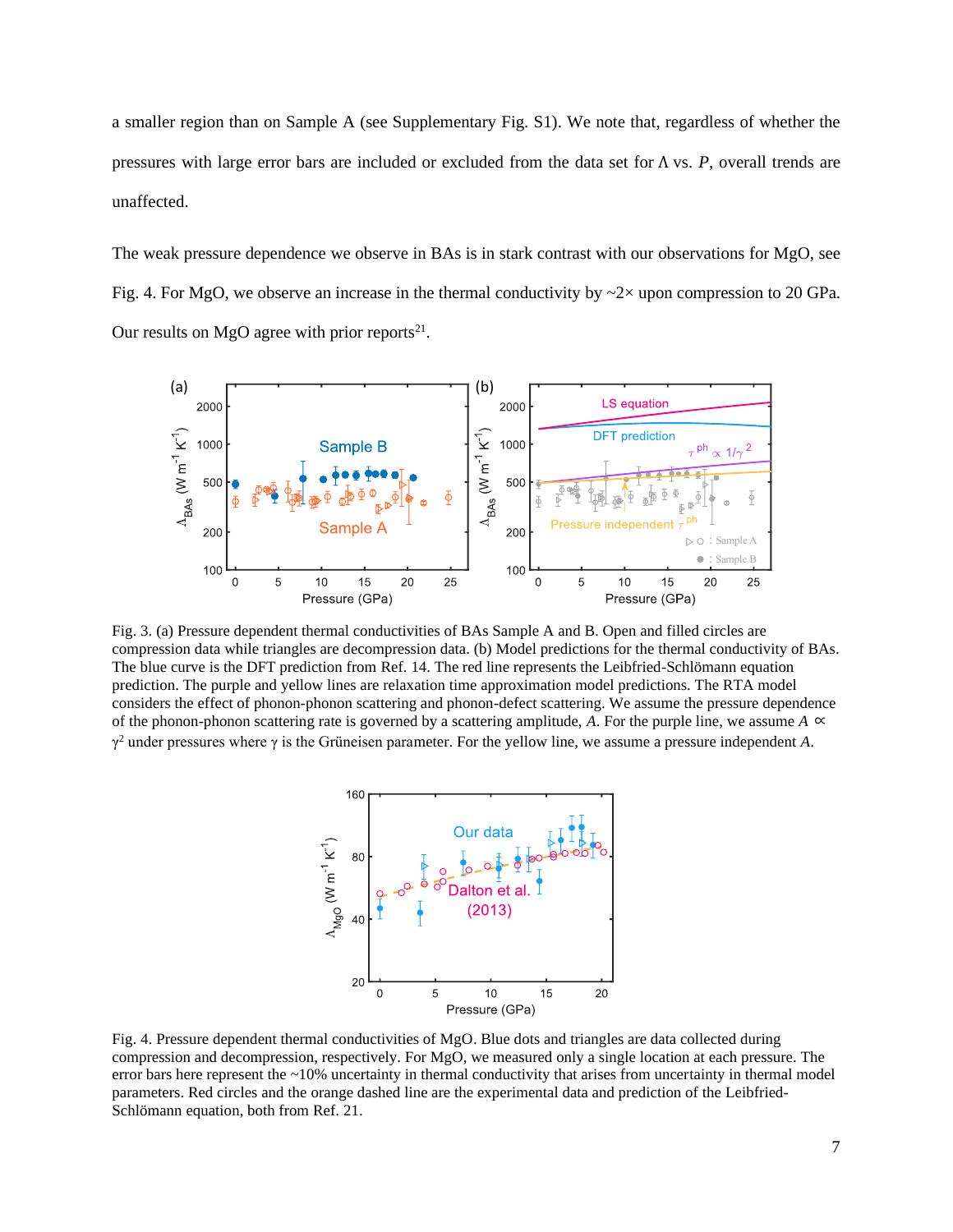### **Discussion and Analysis**

In the absence of contextualizing information, the dramatic difference in  $\Lambda(P)$  for BAs vs. MgO (Fig. 3 vs. Fig. 4) is quite surprising. The bulk modulus of BAs is 142 GPa, while MgO is 160 GPa<sup>22,23</sup>. Both materials have a relatively small atomic mass per unit cell and simple unit cells. The Grüneisen parameter of BAs and MgO are both expected to experience a  $\sim$ 13% decrease between 0 and 20 GPa<sup>24,25</sup>.

The strong pressure dependence of MgO's thermal conductivity is typical, and the weak pressure dependence of BAs's thermal conductivity is not. We base this conclusion by surveying experimental results for Λ vs. *P* of other nonmetallic materials across a similar pressure range. MgSiO3's thermal conductivity increases from 6 to 10 W m<sup>-1</sup> K<sup>-1</sup> upon compression to 20 GPa<sup>26</sup>. The thermal conductivity of various ferropericlase materials roughly doubles upon compression to 20 GPa<sup>26</sup>. Ice VII's thermal conductivity increases from 4 to 25 W m<sup>-1</sup> K<sup>-1</sup> between 2 and 22 GPa<sup>27</sup>. PMMA's thermal conductivity increases by a factor of 3 upon pressurization from 0 to  $\sim$  10 GPa<sup>28</sup>. The thermal conductivity of muscovite mica,  $\text{KAl}_2(\text{Si}_3\text{Al})\text{O}_{10}(\text{OH})_2$ , increases by a factor of 10 between 0 and 20 GPa<sup>29</sup>. In a recent review article, Hofmeister reports the  $dA/dP$  for 22 materials<sup>30</sup>. 21 out of 22 materials have positive derivatives that are larger than 3.5% per GPa. Materials whose thermal conductivity do not monotonically increase with pressure often involve a phase transition, *e.g.*  $Si<sup>31</sup>$  or  $KCl<sup>32</sup>$ . BAs is not expected to undergo a phase transition below 100 GPa<sup>33</sup>.

The thermal conductivity of a material is determined by group velocities, number density, and relaxation times of phonons. Therefore, Λ vs. *P* is determined by the pressure dependence of these three vibrational properties. The Leibfried-Schlömann (LS) equation is a simple model for quantifying how these three vibrational properties govern Λ. A number of prior experimental studies show the LS equation often has predictive power in explaining  $\Lambda$  vs.  $P^{21,27,29}$ . The LS equation predicts

$$
\Lambda = \frac{B\bar{M}\delta\theta^3}{T\gamma 2}.
$$
 (1)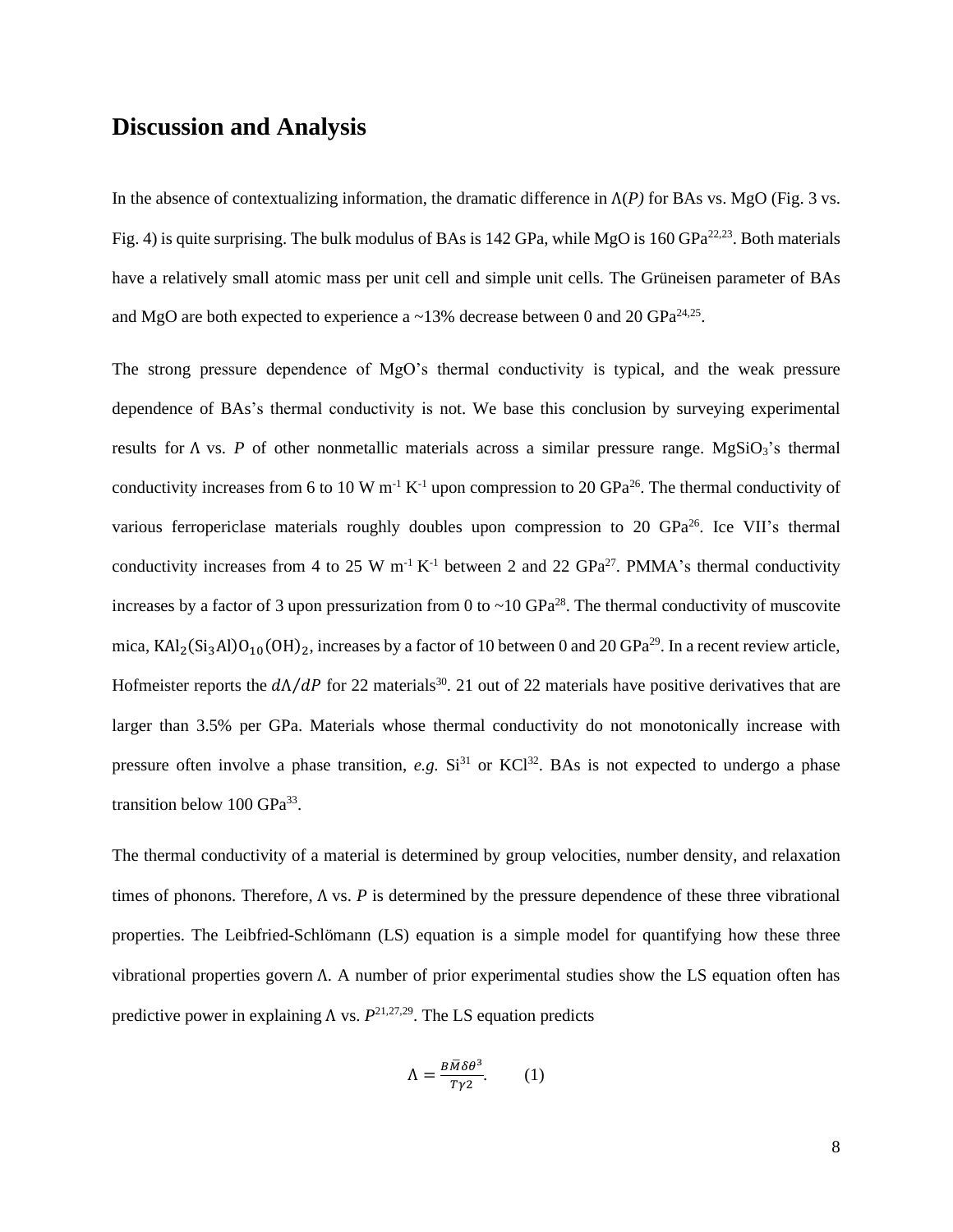Here *B* is a constant,  $\overline{M}$  is the average mass of an atom in the crystal,  $\delta^3$  is the average volume occupied by one atom in the crystal, *θ* is the Debye temperature, *T* is temperature, and *γ* is the Grüneisen parameter. We take the pressure dependence of these quantities for BAs from Refs. 25,33. Not surprisingly given BAs' special phonon properties, the LS equation drastically overestimates the pressure dependence of  $\Lambda$ in BAs, see Fig. 3(b). Alternatively, it does a good job predicting Λ vs. *P* in MgO, see [Fig. 4.](#page-6-0) One note here is that the calculated ambient Grüneisen parameter of BAs in Ref. 25 is larger than the experimental result<sup>34</sup>. However, what we care about is the pressure dependence of the Grüneisen parameter instead of the ambient value.

In contrast to the LS equation, DFT predictions by Ravichandran and Broido<sup>14</sup> nicely explains  $d\Lambda/dP \approx 0$ at  $P < 20$  GPa, as shown in Fig. 3(b). DFT predicts that increases in phonon group velocity and phonon number density are offset by decreases in the phonon-phonon scattering rates<sup>5,14,15</sup>. We believe this is the most likely explanation for our data. However, there is an important difference between our BAs samples and the ideal material evaluated in Ref. 14. Our samples have defects<sup>35,36</sup>. The thermal conductivity of Sample A and B are 50~70% lower than the ~1000 W  $m^{-1}$  K<sup>-1</sup> values previously reported for high purity single crystals<sup>7-9</sup>. The most likely source of the lower thermal conductivity is phonon-defect scattering. Previous studies suggest there could be many kinds of defects in  $BAs<sup>35,37,38</sup>$ . A boron or arsenic vacancy concentration of  $\sim$ 1.5×10<sup>19</sup> cm<sup>-3</sup> would be sufficient to explain the reduced Λ of our samples<sup>37</sup>. As<sub>B</sub>-B<sub>As</sub> antisite pairs of ~1.5×10<sup>19</sup> cm<sup>-3</sup> concentration would explain  $\Lambda$  ~500 W m<sup>-1</sup> K<sup>-1</sup> of BAs<sup>38</sup>. A recent research suggests  $\sim 10^{20}$  cm<sup>-3</sup> carbon impurity concentration also could result in the  $\Lambda$  reduction of our samples<sup>35</sup>. Another contributor to the lower thermal conductivity is the laser spot sizes in our TDTR measurements are comparable to phonon mean-free-paths<sup>39,40</sup>. We report the spot size dependent thermal conductivity of Sample B in the Supplementary Fig. S5, along with a comparison with previously reported data<sup>7</sup>. The ambient thermal conductivity of Sample B is ~620 W m<sup>-1</sup> K<sup>-1</sup> when using a ~13-µm-radius spot size in the TDTR measurement.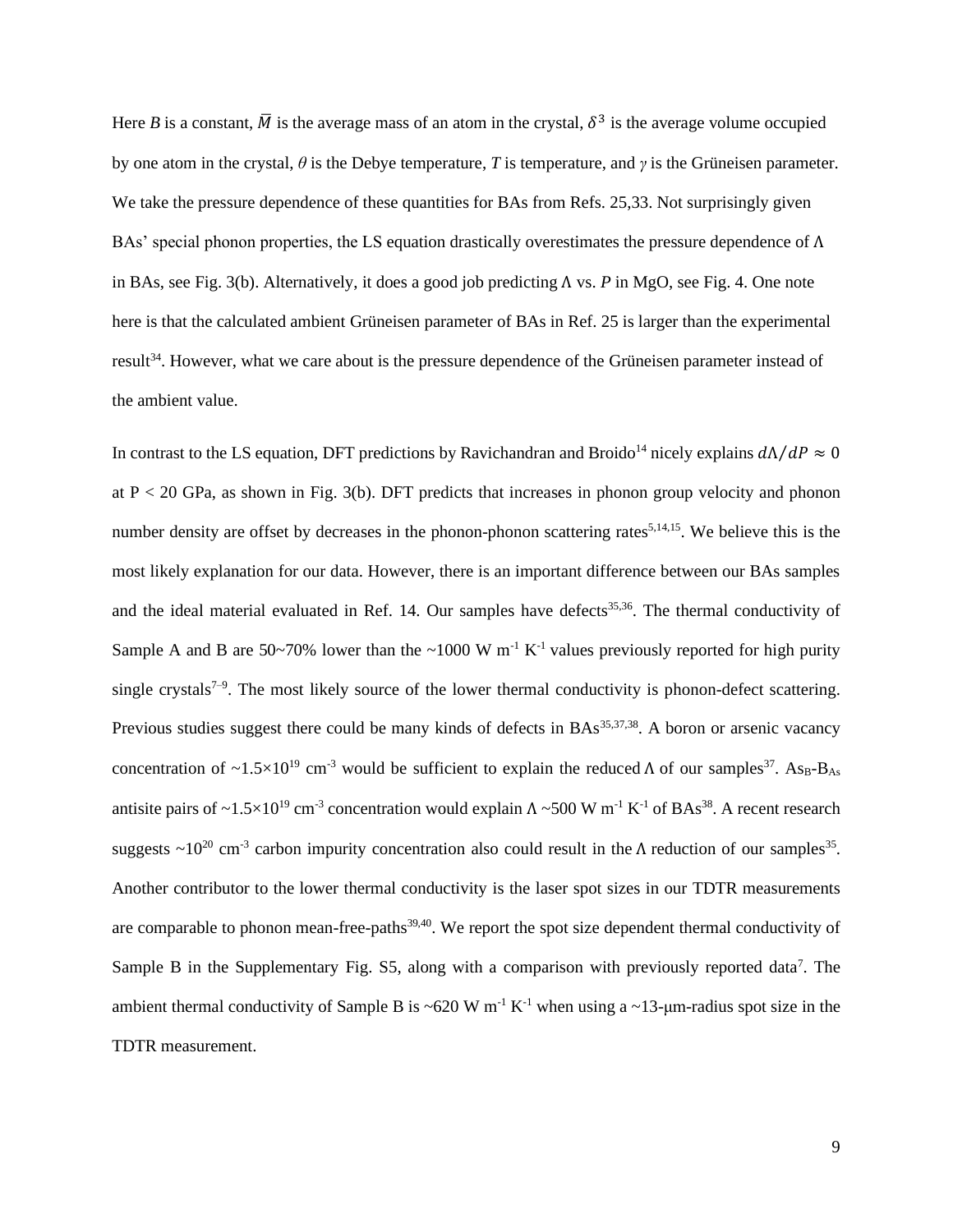We believe that phonon-defect scattering does not explain the unusual Λ vs. *P* trend we observe in our BAs samples. Phonon-defect scattering rates may reduce the pressure-dependence of phonon relaxation times. However, a survey of the literature reveals  $dA/dP$  remains large and positive, even in materials where phonon-defect scattering is the primarily limiter of phonon mean-free-paths<sup>26</sup>. For example, alloying MgO with 8% Fe causes the ambient thermal conductivity to reduce from 53 W  $m^{-1} K^{-1}$  to 5 W  $m^{-1} K^{-1}$ , but the  $d\Lambda/dP$  change from ~4 % per GPa to 8 % per GPa<sup>26</sup>.

For Λ be pressure independent, phonon relaxation times need to decrease with increasing pressure. To show this, we constructed a simple relaxation time approximation model to quantitatively evaluate how various vibrational properties govern Λ vs. *P* dependence. In our model, we consider the pressure dependence of (1) phonon group velocity, (2) phonon number density, (3) total rates of phonon-phonon scattering, and (4) phonon-defect scattering rates. We set the pressure dependence of phonon group velocities and density of states to mimic DFT predictions<sup>14,25,41</sup>. We assume the total phonon-phonon scattering rate is  $\tau_{pp}^{-1} = Af(\omega)$ . Here, A is a pressure dependent scattering amplitude, and  $f(\omega)$  is a function chosen to mimic the frequency dependence of  $\tau_{pp}^{-1}$  predicted by DFT calculations accounting for both 3- and 4-phonon processes<sup>14</sup>. We set the magnitude of A at 0 GPa so that  $\Lambda \approx 1300 \text{ W m}^{-1} \text{ K}^{-1}$ . Finally, to model phonon-defect scattering rates, we assume a frequency dependent point-defect scattering rate like the one described in Ref. 42. Further details of our RTA model are provided in Supplemental Materials.

In Fig.  $3(b)$ , we show the prediction of our RTA model with two different assumptions on how A depends on pressure. The purple curve assumes  $A \propto \gamma^2(P)$ . Alternatively, for the yellow curve, we assume A is independent of pressure. The pressure dependent  $\gamma$  is from DFT calculations<sup>25</sup>. We find that the pressure independent *A* does a reasonable job reproducing our experimental observation of  $dA/dP \approx 0$  for  $P < 25$ GPa. In the DFT prediction, the relaxation times due to all phonon-phonon scattering processes change very little at pressures below 30 GPa<sup>14</sup>.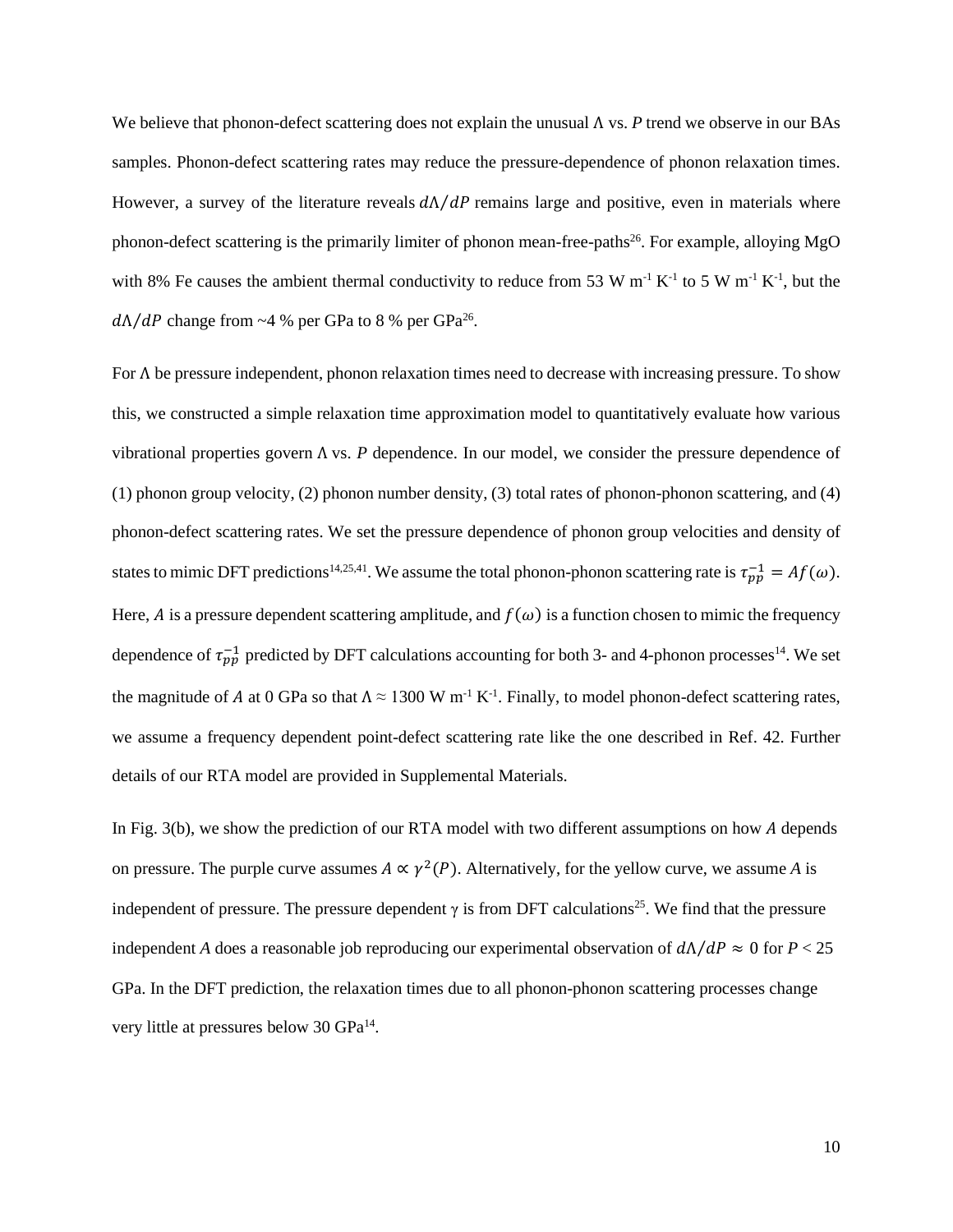In conclusion, we measured the pressure dependent thermal conductivity of two BAs samples between 0 and 25 GPa. In contrast to the typical behavior for nonmetallic materials, we observe weak pressure dependence. We attribute the weak pressure dependence of  $\Lambda$  to pressure independent phonon-phonon scattering rates at  $P < 25$  GPa. Our results are consistent with DFT models for how the pressure dependence of acoustic phonon bunching affects three- and four-phonon scattering rates. Our results improve fundamental understanding of the complex interplay between phonon dispersion, phonon scattering, and thermal transport in high thermal conductivity materials.

### **Methods**

#### **Materials synthesis**

Single crystal BAs (space group:  $F\overline{4}3m$ ) samples are grown by chemical vapor transport (CVT). The reactants are pure boron bulk particles (Alfa Aesar, 99.9999%) and arsenic lumps (Alfa Aesar, > 99.99999+%). We employ small amount of iodine powder (Alfa Aesar, 99.999%) as the transport agent. Details about the synthesis can be found in Ref. 43. We include X-ray diffraction and Raman scattering data on BAs in Supplementary Fig. S2.

#### **Sample preparation**

We prepared two pieces of BAs for DAC experiments. The first sample, which we label as Sample A, was first coated with a ~90-nm-thick Al film by electron beam evaporation. After coating, we polished the BAs from the uncoated side down to  $-7 \pm 2$  μm. The final thickness was measured with an optical microscope. We loaded one  $\sim$  50  $\times$  80 µm sample into a DAC with a culet size of 300 µm. For the second sample, labelled Sample B, we changed our procedure to improve the surface quality. We first polished a piece of BAs crystal down to  $\sim$  7  $\pm$  2 µm. Then, we deposited a  $\sim$  90-nm-thick Al film on the sample. We loaded ruby spheres alongside the samples as pressure indicators. We used silicone oil (Polydimethylsiloxane, CAS No. 63148-62-9 from ACROS ORGANICS) as the pressure medium for both measurements.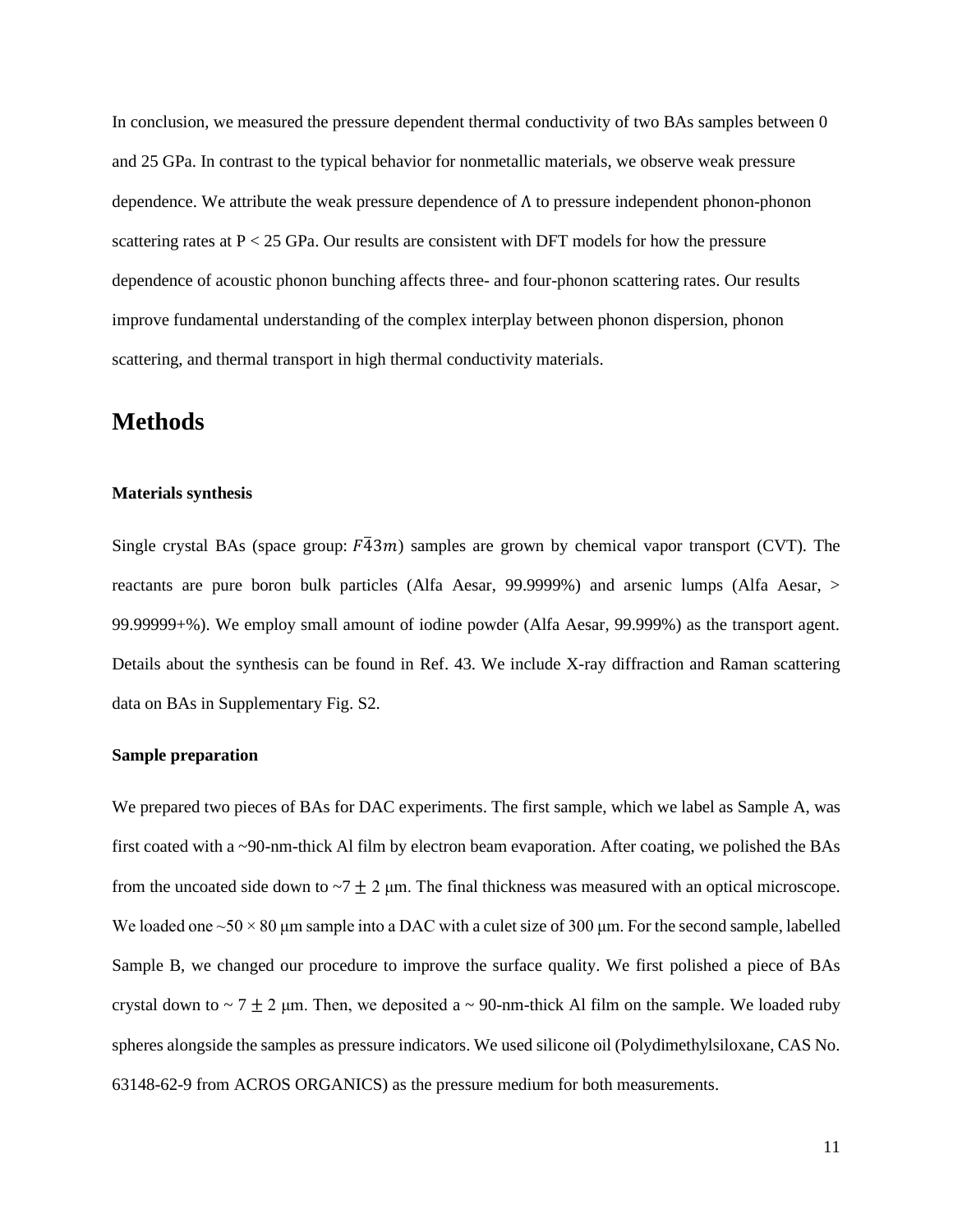We used 50 μm thick stainless-steel gaskets and pre-indented them in our DAC to a thickness between 30 to 60 μm. Then we drilled holes with a diameter of  $\sim$ 170 μm at the center of the indentations by a laser drill system. The holes serve as containers for the samples, ruby spheres, and pressure medium.

#### **Time-domain thermoreflectance (TDTR) in diamond anvil cells**

We measured the thermal conductivity of BAs at ambient and high pressures by TDTR. TDTR is a wellestablished pump-probe technique. In TDTR measurements, a train of 785-nm-wavelength laser pulses emitted from a mode-locked Ti:sapphire oscillator is split into a pump beam and a probe beam. The pump beam heats the sample at a modulation frequency of 10.1 MHz. The probe beam monitors the temperature decay at the sample surface via temperature induced changes in reflectance. The reflected probe beam from the sample surface is collected by a silicon photodiode detector (Thorlabs DET10A2). A lock-in amplifier reads the micro-volt change in voltage output by the detector due to changes in reflected probe beam intensity. The amplifier outputs the in-phase signal  $V_{in}$  and out-of-phase signal  $V_{out}$  at the 10.1 MHz pump modulation frequency. TDTR measurements were performed at Tsinghua Shenzhen International Graduate School.

Fig. 2(a) shows a schematic of the TDTR measurement in a DAC. The pump and probe beams go through the diamond anvil and silicone oil, and reach the sample surface. Fig. 2(b) shows a photo of Sample B loaded inside a DAC. The pressure of the system is calibrated using the pressure dependent shift of the R1 line in the ruby fluorescence spectrum<sup>44</sup>. We also use the Brillouin frequency of silicone oil as a second measure of pressure<sup>45</sup>. Fig. 2(c) shows a Brillouin oscillation that we observe in our experimental TDTR signals. When the pump beam heats the Al surface, it launches a strain wave into the silicone oil medium. The strain wave front moves at the speed of sound of silicone oil. Both the strain wave and Al can reflect the subsequent probe beam. These two reflected probe beams interfere with each other and cause Brillouin oscillations in the  $V_{in}$  signal<sup>46</sup>.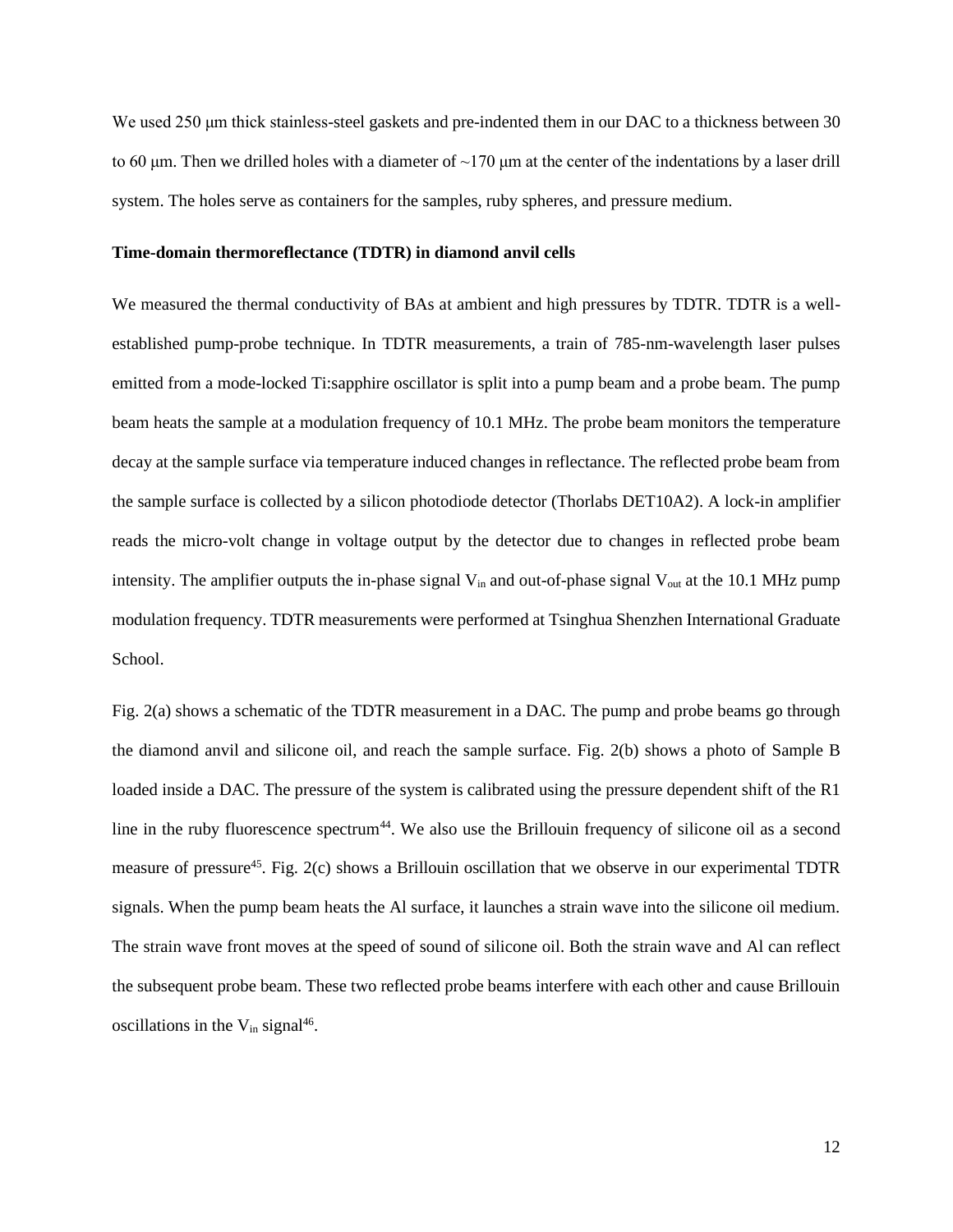We used the beam-offset method to measure the laser spot size<sup>47</sup>. The  $1/e^2$  radius was 5.1 µm and 4.5 µm for the measurements on Sample A and B, respectively.

We observed ~10-15% variation in the TDTR derived thermal conductivity depending on the measured locations on the samples. We attribute these variations to two factors. First, sample defects or inhomogeneities can affect TDTR signals. We tried to avoid visible defects on the sample's surface, but processing of the sample for DAC measurements led to less than perfectly smooth and clean surfaces. A second reason for variation is likely intrinsic to the crystal. Prior studies of BAs crystals report a  $\Lambda$  variation of ~10-15% across the crystal surface<sup>7</sup>. To minimize the effect of this location sensitivity in our  $\Lambda(P)$  measurements, we initially tried to restrict our experiments to a single location at all pressures. However, this proved challenging for several reasons. Changing the DAC pressure requires removing the DAC from the TDTR setup, and then resetting up our experiment. Furthermore, the sample undergoes a small amount of deformation upon pressurization. To cope with these challenges, we changed our approach. Instead of trying to restrict our experiment to a single location, we performed TDTR scans at multiple locations on the samples at each pressure. We measured four spots which were  $\sim 8 \mu m$  away from each other on Sample A. We measured five spots which were  $\sim$ 2  $\mu$ m away from each other on Sample B (see Supplementary Fig. S1). The thermal conductivity values we report for Sample A and B are the average from all four or five spots, respectively.

As a control experiment, we measured the pressure dependent thermal conductivity of a MgO sample. The pressure dependence of MgO's thermal conductivity is well studied experimentally<sup>21</sup> and theoretically<sup>14,48</sup>. We prepared the MgO sample following similar procedures as Sample A (coat with Al first, then polish to reduce thickness). Then we performed TDTR measurements at pressures between 0 and 19 GPa. The  $1/e<sup>2</sup>$ beam radius for measurements of MgO was  $\sim$ 3  $\mu$ m.

#### **Data analysis of TDTR under pressure**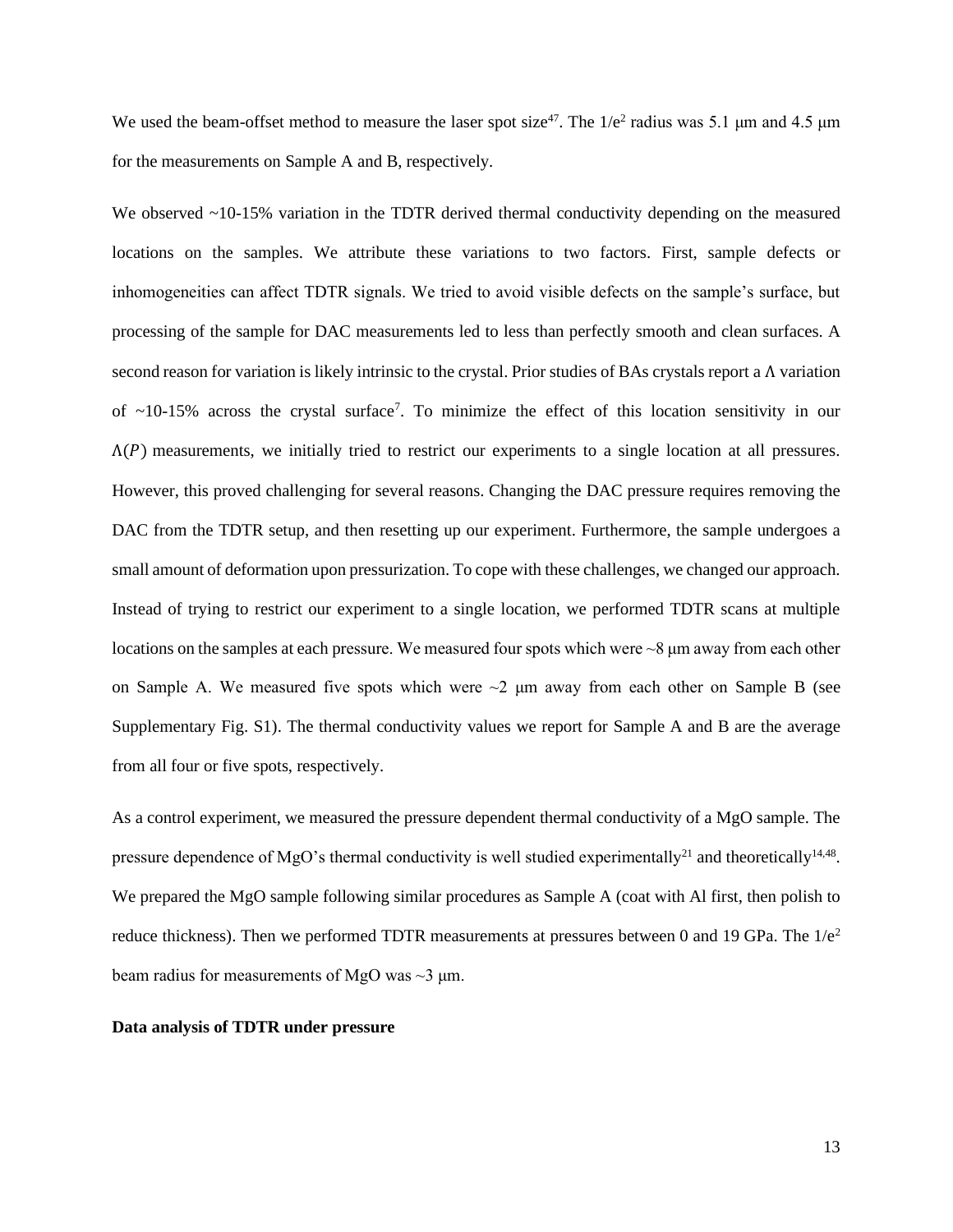We use a bidirectional heat diffusion model to analyze the collected TDTR data<sup>17</sup>. The bidirectional model accounts for heat flow from the Al transducer into both the BAs and silicone oil. The thermal conductivity, heat capacity and thickness of each layer are the input parameters in the heat diffusion model. Therefore, we must estimate how these parameters evolve with pressure to interpret our TDTR data. Below, we describe how we account for the pressure dependence of all parameters.

Prior to loading the sample into the DAC, we measure the Al film thickness by picosecond acoustics<sup>46</sup>. At high pressures, we assume BAs shrinks equally in every direction since BAs is a cubic crystal<sup>33</sup>. If the volume of BAs at pressure *P* is  $V_P$ , and the in-plane area is  $S_P$ , then  $S_P = S_0 \cdot (V_P / V_0)^{\frac{2}{3}}$ . Here,  $V_0$  and  $S_0$ are volume and area of BAs at 0 GPa. We assume the in-plane area of Al is equal to *Sp*. Then the thickness of Al at pressure *P* will be  $h_P \approx V_P^{Al}/S_P$ . Here,  $V_P^{Al}$  is the Al volume at pressure *P* based on Al's equation of state $49$ .

To estimate the pressure dependence of Al's heat capacity, we follow Ref. 45, and use a Debye model. For silicone oil, we use previously reported pressure dependent heat capacities and thermal conductivities<sup>50</sup>.

To model the pressure-dependence of BAs's heat capacity, we use a simple isotropic model for the phonon dispersion. We assume  $\omega = v_s k - Ak^2$ . Here  $\omega$  is the phonon frequency,  $v_s$  is the longitudinal or transverse speed, k is the wavevector magnitude, and *A* is a constant. The value of *A* is determined by the phonon frequency at the Brillouin zone boundary. We set the values of  $v_s$  and A to mimic DFT predictions for phonon dispersion relations vs. pressure $14,51$ . Fig. 1 shows the constructed longitudinal and transverse phonon dispersion relations at 0 and 25 GPa. From the phonon dispersion, we calculate the heat capacities [see equation (1) in Supplementary Materials].

Finally, to interpret the pressure dependent TDTR measurements of MgO, we use the heat-capacity data reported in Ref. 21.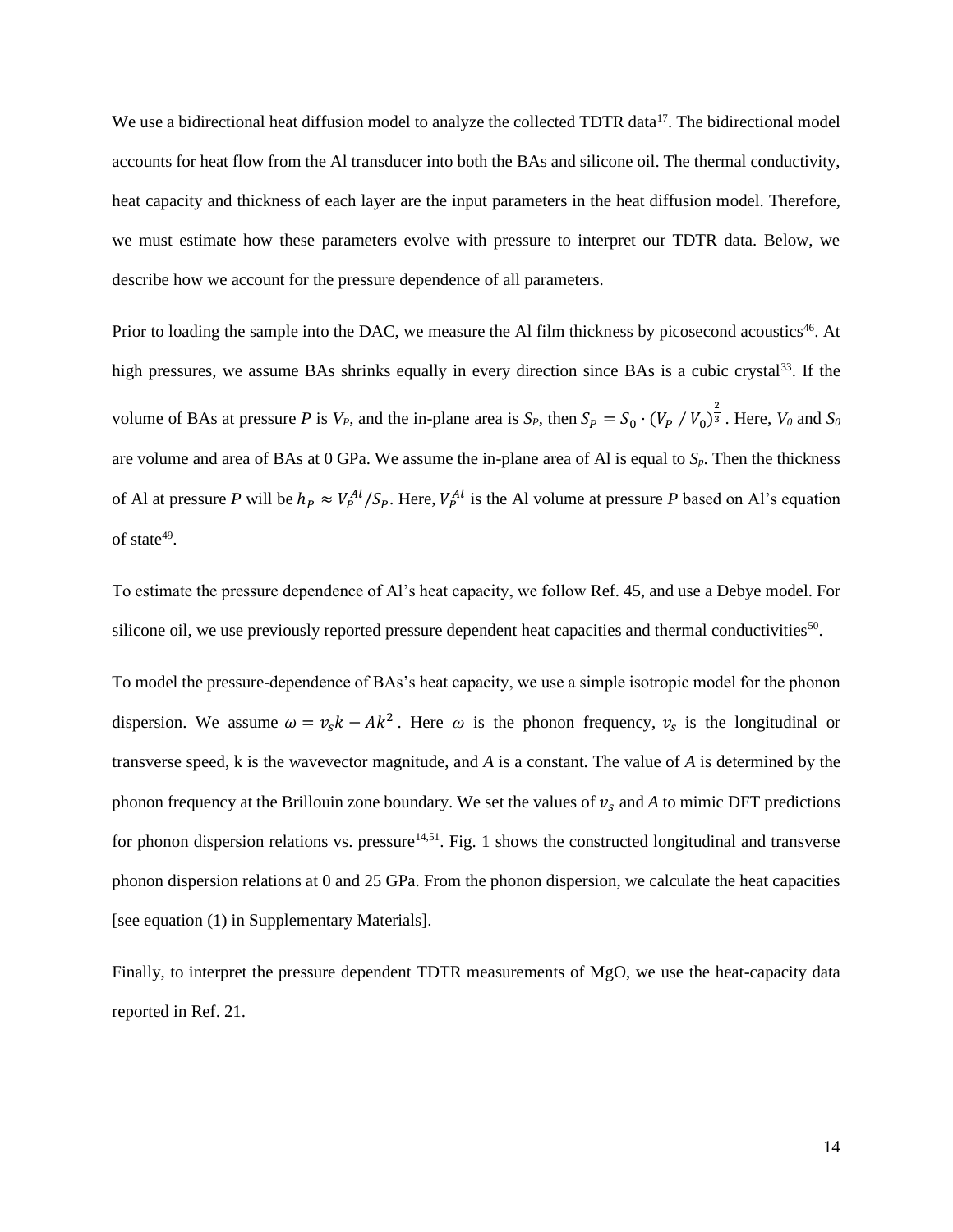### **References**

- 1. Qian, C. *et al.* Thermal Management on IGBT Power Electronic Devices and Modules. *IEEE Access* **6**, 12868–12884 (2018).
- 2. Willson, R. C. & Hudson, H. S. Solar luminosity variations in solar cycle 21. *Nature* **332**, 810–812 (1988).
- 3. Slack, G. A. Nonmetallic crystals with high thermal conductivity. *J. Phys. Chem. Solids* **34**, 321–335 (1973).
- 4. Lindsay, L., Broido, D. A. & Reinecke, T. L. First-Principles Determination of Ultrahigh Thermal Conductivity of Boron Arsenide: A Competitor for Diamond? *Phys. Rev. Lett.* **111**, 025901 (2013).
- 5. Broido, D. A., Lindsay, L. & Reinecke, T. L. Ab initio study of the unusual thermal transport properties of boron arsenide and related materials. *Phys. Rev. B - Condens. Matter Mater. Phys.* **88**, 1–12 (2013).
- 6. Lax, M., Hu, P. & Narayanamurti, V. Spontaneous phonon decay selection rule: N and U processes. *Phys. Rev. B* **23**, 3095–3097 (1981).
- 7. Sheng, L. *et al.* High thermal conductivity in cubic boron arsenide crystals. *Science* **361**, 579–581 (2018).
- 8. Fei, T. *et al.* Unusual high thermal conductivity in boron arsenide bulk crystals. *Science* **361**, 582– 585 (2018).
- 9. Kang, J. S., Li, M., Wu, H., Nguyen, H. & Hu, Y. Experimental observation of high thermal conductivity in boron arsenide. *Science* **361**, 575–578 (2018).
- 10. Feng, T., Lindsay, L. & Ruan, X. Four-phonon scattering significantly reduces intrinsic thermal conductivity of solids. *Phys. Rev. B* **96**, 1–6 (2017).
- 11. Lindsay, L. & Broido, D. A. Three-phonon phase space and lattice thermal conductivity in semiconductors. *J. Phys. Condens. Matter* **20**, (2008).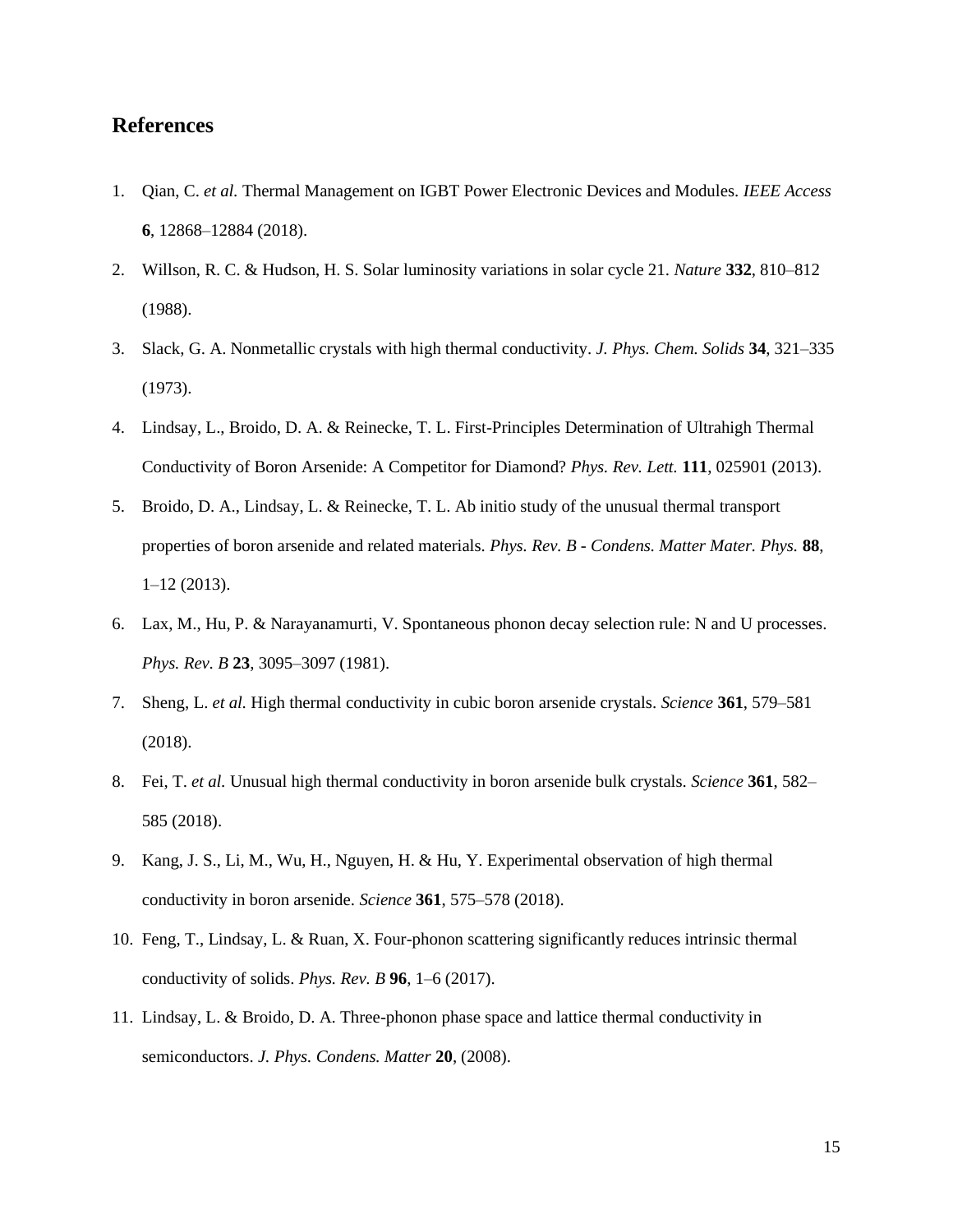- 12. Roufosse, M. C. & Klemens, P. G. Lattice Thermal Conductivity of Minerals at High Temperatures. *J. Geophys. Res.* **79**, (1974).
- 13. Lindsay, L., Broido, D. A., Carrete, J., Mingo, N. & Reinecke, T. L. Anomalous pressure dependence of thermal conductivities of large mass ratio compounds. *Phys. Rev. B - Condens. Matter Mater. Phys.* **91**, 1–5 (2015).
- 14. Ravichandran, N. K. & Broido, D. Non-monotonic pressure dependence of the thermal conductivity of boron arsenide. *Nat. Commun.* **10**, 1–8 (2019).
- 15. Wang, L. *et al.* High-pressure phases of boron arsenide with potential high thermal conductivity. *Phys. Rev. B* **99**, 174104 (2019).
- 16. Yin, M. T. & Cohen, M. L. Ab initio calculation of the phonon dispersion relation: Application to Si. *Phys. Rev. B* **25**, 4317–4320 (1982).
- 17. Cahill, D. G. Analysis of heat flow in layered structures for time-domain thermoreflectance. *Rev. Sci. Instrum.* **75**, 5119–5122 (2004).
- 18. Boehler, R. & Ramakrishnan, J. Experimental results on the pressure dependence of the Gruneisen parameter: A Review. *J. Geophys. Res. Solid Earth* **85**, 6996–7002 (1980).
- 19. Rosei, R. & Lynch, D. W. Thermomodulation Spectra of Al, Au, and Cu. *Phys. Rev. B* **5**, 3883–3894 (1972).
- 20. Hsieh, W.-P. & Cahill, D. G. Ta and Au(Pd) alloy metal film transducers for time-domain thermoreflectance at high pressures. *J. Appl. Phys.* **109**, 113520 (2011).
- 21. Dalton, D. A., Hsieh, W. P., Hohensee, G. T., Cahill, D. G. & Goncharov, A. F. Effect of mass disorder on the lattice thermal conductivity of MgO periclase under pressure. *Sci. Rep.* **3**, 1–5 (2013).
- 22. Tian, F. *et al.* Mechanical properties of boron arsenide single crystal. *Appl. Phys. Lett.* **114**, (2019).
- 23. Karki, B. B. *et al.* Structure and elasticity of MgO at high pressure. *Am. Mineral.* **82**, 51–60 (1997).
- 24. Karki, B. B., Wentzcovitch, R. M., de Gironcoli, S. & Baroni, S. High-pressure lattice dynamics and thermoelasticity of MgO. *Phys. Rev. B* **61**, 8793–8800 (2000).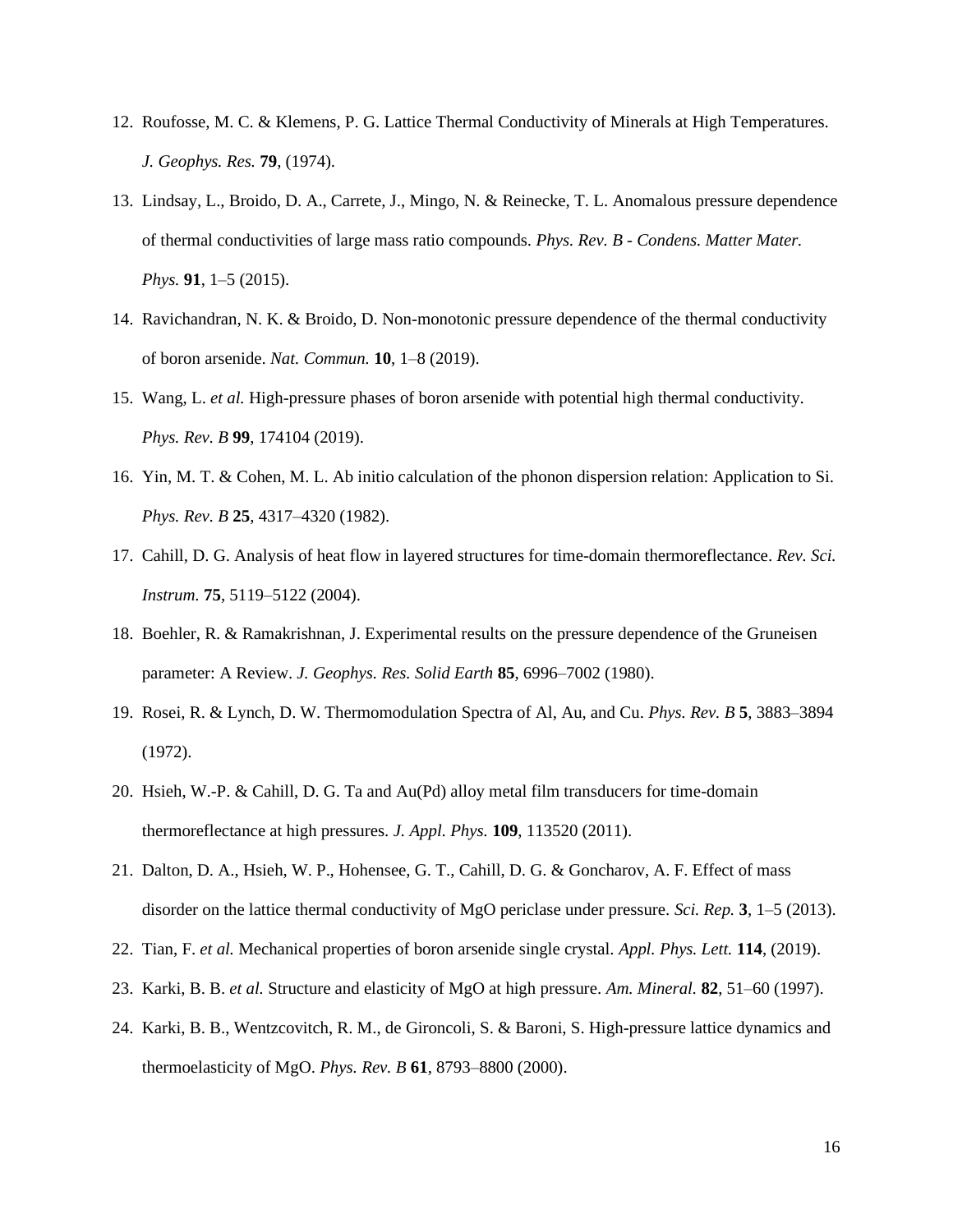- 25. Daoud, S., Bioud, N. & Lebga, N. Elastic and thermophysical properties of BAs under high pressure and temperature. *Chin. J. Phys.* **57**, 165–178 (2019).
- 26. Deschamps, F. & Hsieh, W. P. Lowermost mantle thermal conductivity constrained from experimental data and tomographic models. *Geophys. J. Int.* **219**, S115–S136 (2019).
- 27. Chen, B., Hsieh, W. P., Cahill, D. G., Trinkle, D. R. & Li, J. Thermal conductivity of compressed H2O to 22 GPa: A test of the Leibfried-Schlömann equation. *Phys. Rev. B - Condens. Matter Mater. Phys.* **83**, 1–4 (2011).
- 28. Hsieh, W. P. *et al.* Testing the minimum thermal conductivity model for amorphous polymers using high pressure. *Phys. Rev. B - Condens. Matter Mater. Phys.* **83**, 1–5 (2011).
- 29. Hsieh, W. P., Chen, B., Li, J., Keblinski, P. & Cahill, D. G. Pressure tuning of the thermal conductivity of the layered muscovite crystal. *Phys. Rev. B - Condens. Matter Mater. Phys.* **80**, 1–4 (2009).
- 30. Hofmeister, A. M. Pressure dependence of thermal transport properties. *Proc. Natl. Acad. Sci.* **104**, 9192 LP – 9197 (2007).
- 31. Hohensee, G. T., Fellinger, M. R., Trinkle, D. R. & Cahill, D. G. Thermal transport across highpressure semiconductor-metal transition in Si and Si0.991 Ge0.009. *Phys. Rev. B - Condens. Matter Mater. Phys.* **91**, 1–12 (2015).
- 32. Andersson, P. Thermal conductivity under pressure and through phase transitions in solid alkali halides. I. Experimental results for KCl, KBr, KI, RbCl, RbBr and RbI. *J. Phys. C Solid State Phys.* **18**, 3943–3955 (1985).
- 33. Greene, R. G., Luo, H., Ruoff, A. L., Trail, S. S. & DiSalvo, F. J. Pressure induced metastable amorphization of BAs: Evidence for a kinetically frustrated phase transformation. *Phys. Rev. Lett.* **73**, 2476–2479 (1994).
- 34. Chen, X. *et al.* Thermal Expansion Coefficient and Lattice Anharmonicity of Cubic Boron Arsenide. *Phys. Rev. Appl.* **11**, 064070 (2019).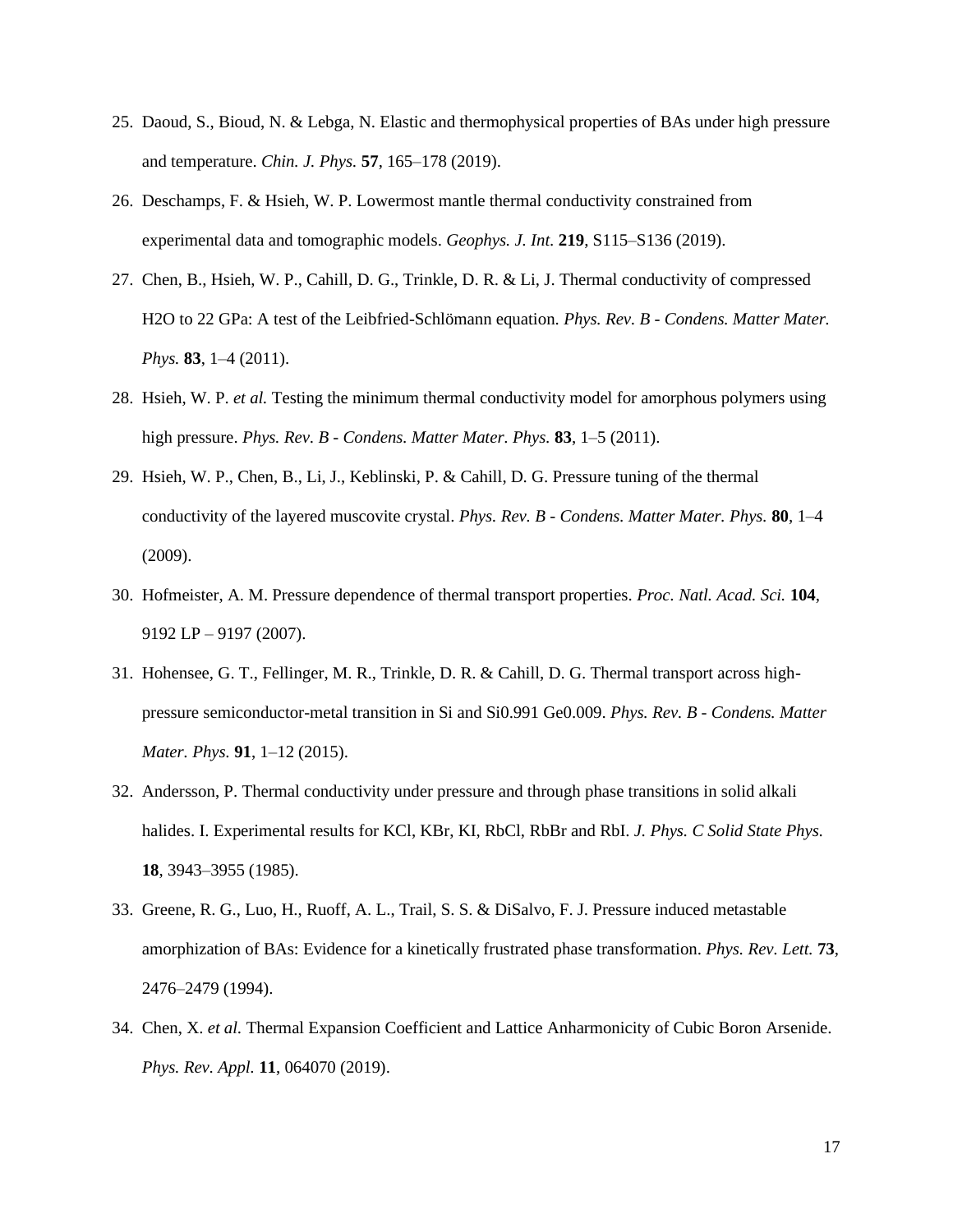- 35. Chen, X. *et al.* Effects of Impurities on the Thermal and Electrical Transport Properties of Cubic Boron Arsenide. *Chem. Mater.* **33**, 6974–6982 (2021).
- 36. Meng, X. *et al.* Pressure‐Dependent Behavior of Defect‐Modulated Band Structure in Boron Arsenide. *Adv. Mater.* **32**, 2001942 (2020).
- 37. Protik, N. H., Carrete, J., Katcho, N. A., Mingo, N. & Broido, D. Ab initio study of the effect of vacancies on the thermal conductivity of boron arsenide. *Phys. Rev. B* **94**, 1–7 (2016).
- 38. Zheng, Q. *et al.* Antisite Pairs Suppress the Thermal Conductivity of BAs. *Phys. Rev. Lett.* **121**, 105901 (2018).
- 39. Wilson, R. B. & Cahill, D. G. Anisotropic failure of Fourier theory in time-domain thermoreflectance experiments. *Nat. Commun.* **5**, 5075 (2014).
- 40. Minnich, A. J. *et al.* Thermal Conductivity Spectroscopy Technique to Measure Phonon Mean Free Paths. *Phys. Rev. Lett.* **107**, 095901 (2011).
- 41. Hadjiev, V. G., Iliev, M. N., Lv, B., Ren, Z. F. & Chu, C. W. Anomalous vibrational properties of cubic boron arsenide. *Phys. Rev. B* **89**, (2014).
- 42. Tamura, S. Isotope scattering of dispersive phonons in Ge. *Phys. Rev. B* **27**, 858–866 (1983).
- 43. Tian, F. *et al.* Seeded growth of boron arsenide single crystals with high thermal conductivity. *Appl. Phys. Lett.* **112**, (2018).
- 44. Mao, H. K., Xu, J. & Bell, P. M. Calibration of the ruby pressure gauge to 800 kbar under quasihydrostatic conditions. *J. Geophys. Res.* **91**, 4673 (1986).
- 45. Hohensee, G. T., Wilson, R. B. & Cahill, D. G. Thermal conductance of metal-diamond interfaces at high pressure. *Nat. Commun.* **6**, 1–9 (2015).
- 46. Thomsen, C., Maris, H. J. & Tauc, J. Picosecond acoustics as a non-destructive tool for the characterization of very thin films. *Thin Solid Films* **154**, 217–223 (1987).
- 47. Feser, J. P. & Cahill, D. G. Probing anisotropic heat transport using time-domain thermoreflectance with offset laser spots. *Rev. Sci. Instrum.* **83**, (2012).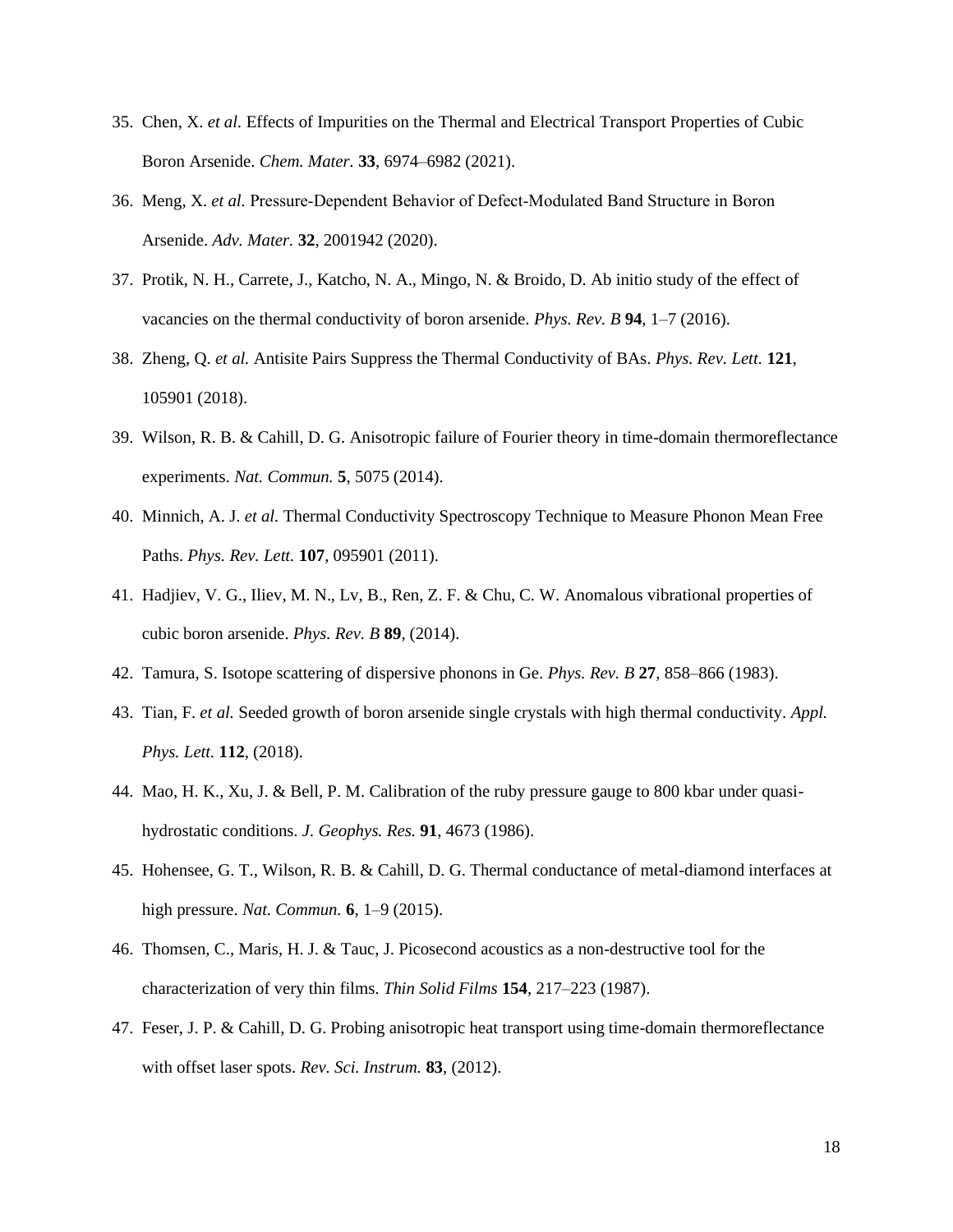- 48. Tang, X. & Dong, J. Lattice thermal conductivity of MgO at conditions of Earth's interior. *Proc. Natl. Acad. Sci.* **107**, 4539 LP – 4543 (2010).
- 49. Greene, R. G., Luo, H. & Ruoff, A. L. Al as a Simple Solid: High Pressure Study to 22t| GPa (2. 2 Mbar). **73**, 11–14 (1994).
- 50. Hsieh, W. P. Thermal conductivity of methanol-ethanol mixture and silicone oil at high pressures. *J. Appl. Phys.* **117**, (2015).
- 51. Daoud, S., Bioud, N. & Bouarissa, N. Structural phase transition, elastic and thermal properties of boron arsenide: Pressure-induced effects. *Mater. Sci. Semicond. Process.* **31**, 124–130 (2015).

#### **Acknowledgements**

This research was supported as part of ULTRA, an Energy Frontier Research Center funded by the U.S. Department of Energy (DOE), Office of Science, Basic Energy Sciences (BES), under Award # DE-SC0021230 (thermal modelling), and by the National Science Foundation (NSF) under Awards # 1847632 and # 1750786 (TDTR measurements). In addition, Zhifeng Ren acknowledges support by the Office of Naval Research (ONR) under MURI Award N00014-16-1-2436 (sample synthesis).

### **Author contributions**

R.B.W, C.L., and X.C. originated the research. S.H., C.L., and R.B.W. designed the experiments. S.H. carried out the TDTR experiments with the assistance and supervision of R.B.W and B.S. S.H. prepared the sample for DAC with the assistance and supervision of C.L. and S.W. S.H conducted the TDTR data analysis and simulation with the supervision of R.B.W and C.L. F.T grew the sample with the supervision of Z.R. Q.C. conducted the Raman scattering experiments. Y.X. contributed to single-crystal X-ray diffraction measurements. All authors discussed the results. S.H., C.L., and R.B.W. wrote the manuscript with contributions from all authors.